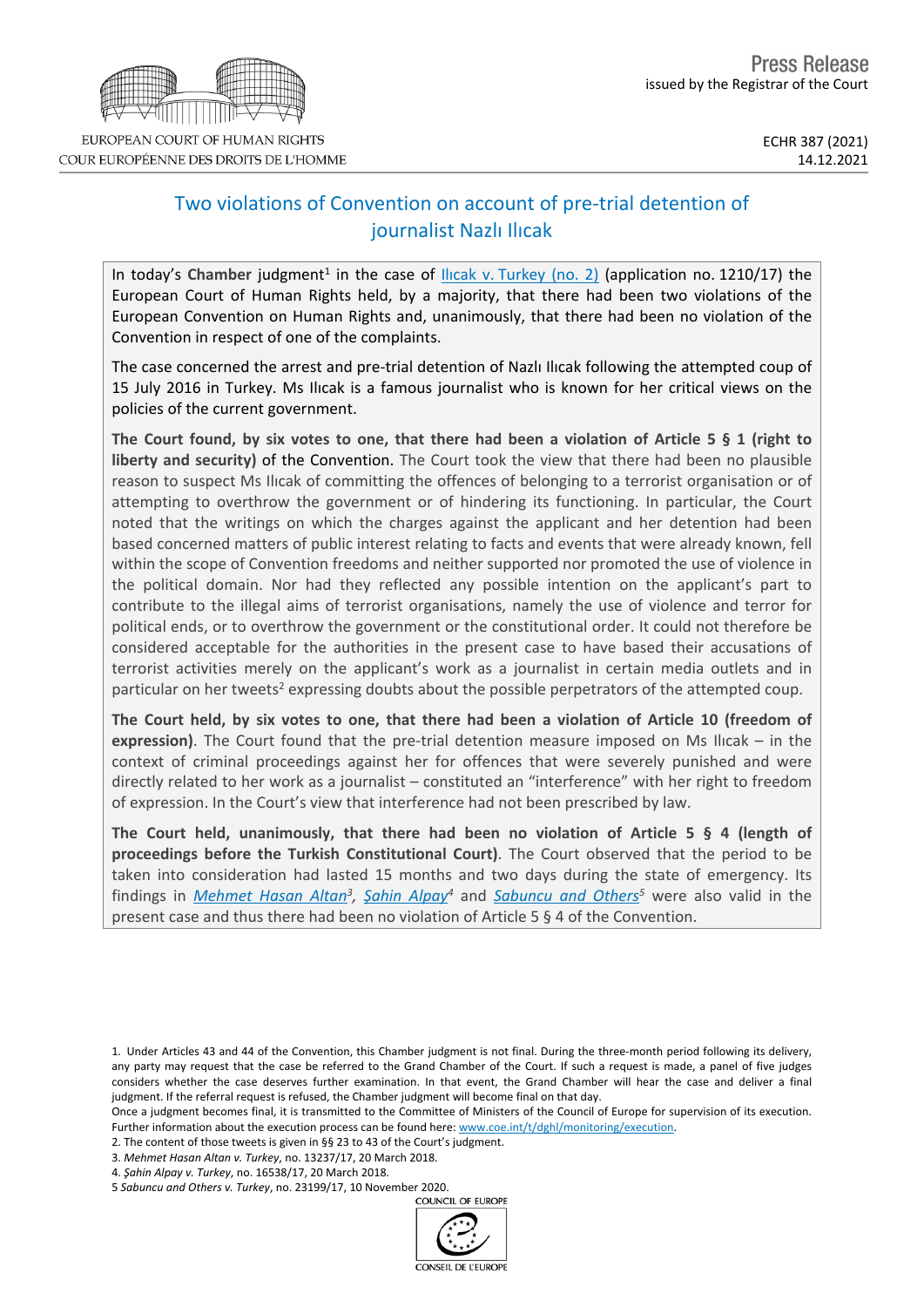# Principal facts

The applicant, Nazlı Ilıcak, is a Turkish national who was born in 1944 and lives in Bodrum and Istanbul (Turkey). She is a well-known journalist, columnist and editorial writer. She was also a member of parliament for Fazilet Partisi (the Virtue Party), a political party that was dissolved in 2001 by the Turkish Constitutional Court.

Following the attempted coup of 15 July 2016 the Turkish authorities suspected Ms Ilıcak of being a member of a terrorist organisation and/or of having participated in the attempted coup, on the grounds that she was working at that time in media outlets considered close to the Gülenist movement and had posted tweets on 15 and 16 July 2016 in which she had questioned who might have been behind the coup and had expressed doubts that it could be the Gülenist movement, which was later branded as a terrorist organisation (the FETÖ/PDY<sup>6</sup>).

Ms Ilıcak was arrested in Bodrum on 26 July 2016 and remanded in custody on 29 July 2016. Her pretrial detention was extended several times.

On 11 April 2017 the Istanbul public prosecutor's office filed charges against Ms Ilıcak, accusing her of attempting, by force and violence, to overthrow the constitutional order, the Turkish Grand National Assembly and the government and to prevent those bodies from functioning, and of committing offences on behalf of a terrorist organisation without being a member of it.

On 16 February 2018 the Istanbul Assize Court sentenced Ms Ilıcak to the more stringent form of life imprisonment under Article 309 of the Criminal Code, finding that she had attempted, by force and violence, to overthrow the regime envisaged by the Constitution, or to replace it with another, or to prevent its effective operation. An appeal by the applicant was dismissed. She then appealed on points of law.

On 5 July 2019 the Court of Cassation quashed the appeal court judgment and referred the case back to the 26th Istanbul Assize Court.

On 4 November 2019 the Assize Court sentenced Ms Ilıcak to eight years and nine months in prison for voluntarily aiding and abetting a terrorist organisation without being part of its hierarchical structure. It also ordered her release under judicial supervision, taking into account the time she had spent in pre-trial detention.

On 14 April 2021 the Court of Cassation again overturned Ms Ilıcak's conviction. The criminal proceedings are still ongoing.

Meanwhile, in May 2017, the Turkish Constitutional Court rejected Ms Ilıcak's individual application relating in particular to her right to liberty and security and her freedom of expression. It considered that the social media messages, which had been used as a basis for the investigation against the applicant, had been published during the period when the attempted coup was underway and the authorities were trying to foil it. It found that there was no longer any doubt that the FETÖ/PDY organisation was behind the attempted coup and concluded that it was neither arbitrary nor unfounded for the authorities to have regarded the said messages as a strong indication that Ms Ilıcak had committed an offence linked to that organisation.

## Complaints, procedure and composition of the Court

Relying on Article 5 §§ 1, 3 and 4 (right to liberty and security / right to a speedy decision on the lawfulness of detention) together with Article 10 (freedom of expression), Ms Ilıcak complained of having been remanded in custody and held in pre-trial detention for an extended period.

The application was lodged with the European Court of Human Rights on 19 December 2016.

<sup>6</sup> "Fethullahist terrorist organisation / Parallel State structure".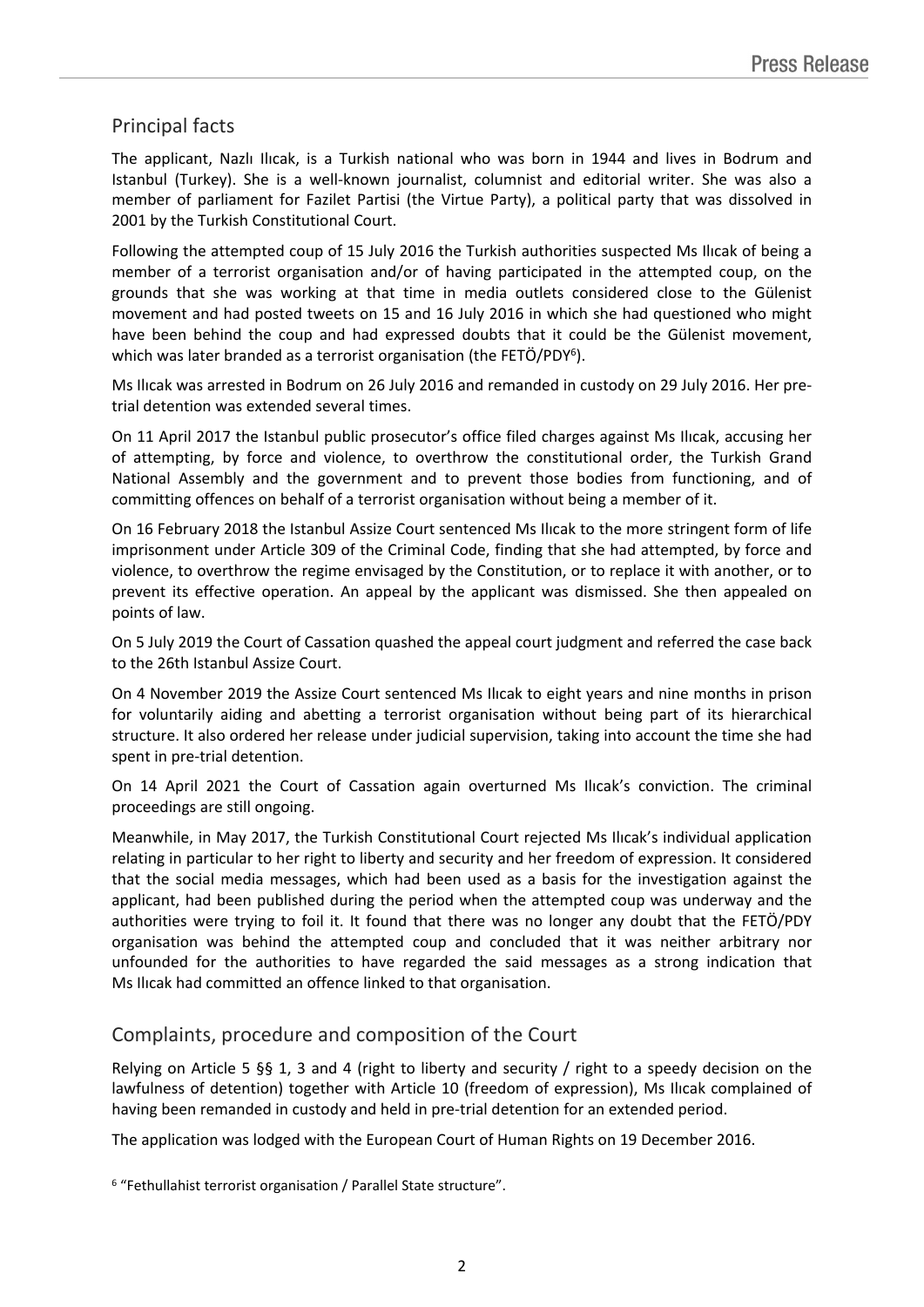The United Nations Special Rapporteur on the promotion and protection of the right to freedom of opinion and expression was given leave to intervene in the proceedings, as were several nongovernmental organisation.

Judgment was given by a Chamber of seven judges, composed as follows:

Jon Fridrik **Kjølbro** (Denmark), *President*, Carlo **Ranzoni** (Liechtenstein), Aleš **Pejchal** (the Czech Republic), Valeriu **Griţco** (Republic of Moldova), Branko **Lubarda** (Serbia), Marko **Bošnjak** (Slovenia), Saadet **Yüksel** (Turkey),

and also Hasan **Bakırcı**, *Deputy Section Registrar.*

## Decision of the Court

### Article 5 § 1 (right to liberty and security)

*As regards the applicant's work as a journalist*, the Court took the view that the fact that she was working for a media outlet, which had been completely legal at the time, could not in itself, without taking into account the nature of her writings and activities, be equated with membership of a terrorist organisation. By publishing articles and interviews about the events of 17 to 25 December 2013 (relating to allegations of corruption against certain government officials), the applicant had been, like any other journalist, fulfilling her role of informing the public of the various points of view on a subject of public interest, including opinions contrary to the government's position. The Court further found that the authorities had not been able to rely on any fact or specific information suggesting that the illegal organisation FETÖ/PDY had asked or instructed the applicant, a journalist and columnist, to disseminate the publications in question with a view to contributing to the preparation and execution of a campaign of violence or to legitimising such a campaign. In the Court's view, it could not therefore be considered acceptable for the authorities in the present case to have based their accusations of terrorist activities merely on the applicant's work as a journalist in certain media outlets and on her articles and interviews on subjects of public interest.

*As regards the tweets posted by the applicant*, the Court noted that they had been contributions by the applicant, a political columnist, to various public debates concerning issues of general interest. They had reflected the applicant's views on current political events – in particular the attempted coup – expressing value judgments or criticisms of various government actions, as well as her position on the legality and legitimacy of administrative or judicial measures taken against alleged members or followers of illegal organisations. The topics on which she was commenting had been the subject of extensive public debate in Turkey and worldwide, involving political parties, the press, non-governmental organisations, representatives of civil society and public international organisations. Those writings had not contained any incitement to commit terrorist offences, any advocacy of the use of violence or any encouragement of an uprising against the lawful authorities. None of the messages could reasonably have been construed as acknowledging that the coup was legitimate. The doubts expressed by the applicant about the identity of the possible perpetrators of the attempted coup, and suggesting that the government might have created such a situation with a view to suppressing the opposition, remained within the limits of freedom of expression, as the public were entitled to be informed of alternative views on a situation of conflict or tension. Lastly, the Court noted that the messages at issue tended to express opposition to the policies of the government currently in power. They contained questions and positions corresponding to those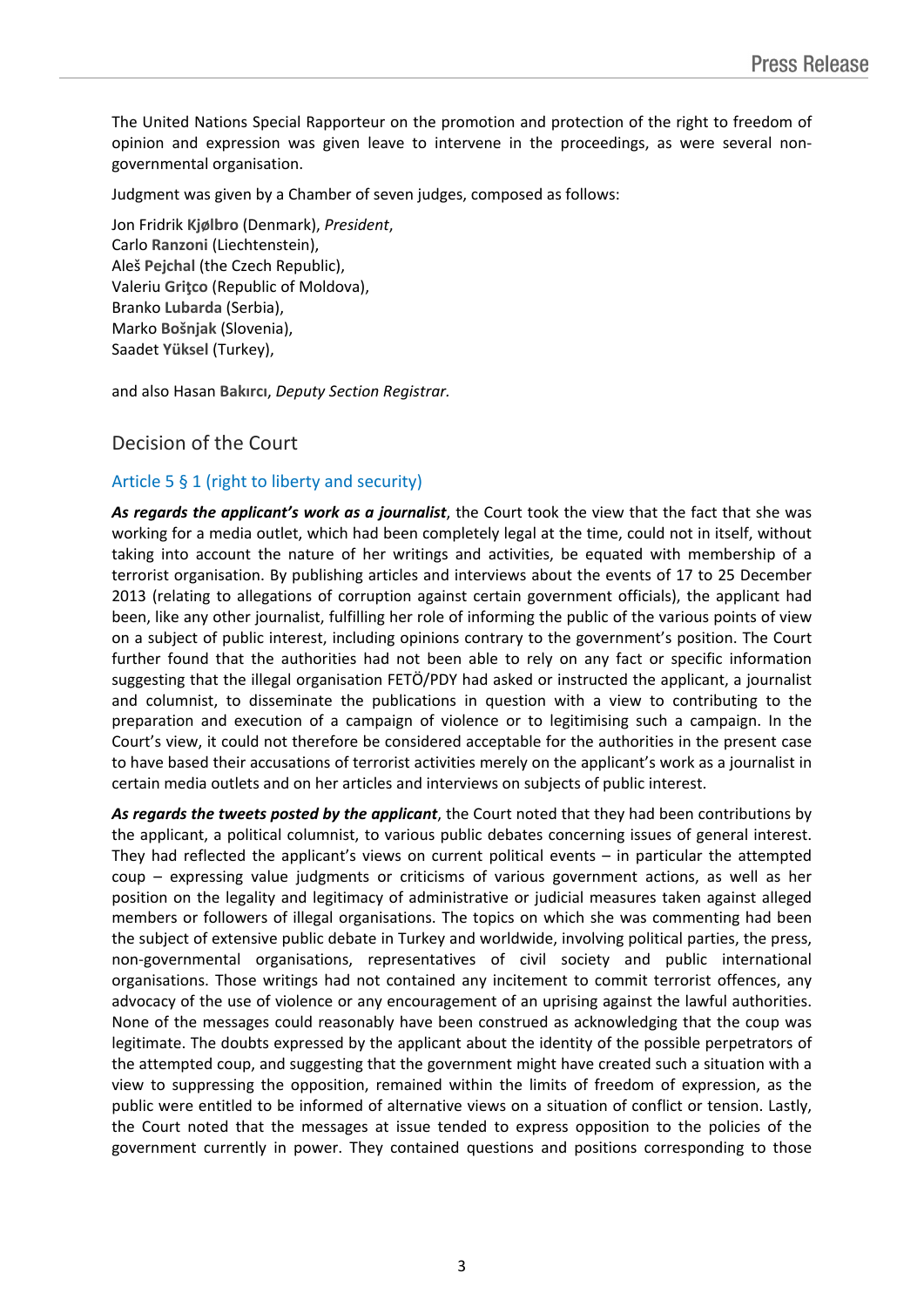expressed by the opposition parties and by groups or individuals whose political choices differed from those of the government.

*As regards the suspicions based on other material* (in particular, the applicant's telephone calls to figures who were subsequently prosecuted, financial documents corresponding to the payment of the applicant's salaries, the fact that she was identified in an exchange between third parties on ByLock, an encrypted messaging tool, as a person of influence capable of transmitting to public opinion a message falling within the scope of the freedom of the press), the Court considered that these facts could not be regarded as relevant to a finding that there were plausible grounds for suspecting the applicant of belonging to a terrorist organisation or of attempting to overthrow the constitutional order. On the face of it, these facts could not be distinguished from the legitimate activities of an investigative journalist or a political opponent. They fell within the scope of the applicant's freedom of expression and freedom of the press, as guaranteed by national law and the Convention. The material in question, taken together, did not show that the applicant was pursuing an aim which might have breached the legitimate restrictions imposed on those freedoms. Her acts, as revealed by the material, could therefore be presumed to have been in conformity with national law and with the Convention.

*In conclusion*, the Court considered that, at the time of the applicant's detention, there had been no plausible grounds for suspecting her of committing the offences of belonging to a terrorist organisation or of attempting to overthrow the government or to hinder its functioning. The suspicions against her had not reached the minimum level of plausibility required. While imposed under the judicial system, the measures at issue had therefore been based on mere suspicion.

Nor had it been shown that the material admitted in evidence after the applicant's arrest, in particular when she was charged, and during the period in which she was detained, had amounted to facts or information capable of giving rise to further suspicions which might have justified prolonging her detention. In particular, the Court noted that the writings on which the charges against the applicant and her pre-trial detention had been based concerned debates in the public interest relating to facts and events that were already known and which fell within the scope of the use of the Convention freedom. They had not supported or promoted the use of violence in the political sphere, nor had they contained any indication that the applicant might be seeking to contribute to the unlawful aims of terrorist organisations, namely the use of violence and terror for political purposes or the overthrow of the government or the constitutional order.

As to Article 15 of the Convention and Turkey's derogation, the Court noted that Article 100 of the Code of Criminal Procedure – under which the applicant had been placed and kept in pre-trial detention – had not been amended during the state of emergency and that no derogation could apply to the situation.

There had therefore been a violation of Article 5 § 1 of the Convention on account of a lack of plausible reasons to suspect the applicant of committing a criminal offence.

#### Article 5 § 3 (right to liberty and security)

In view of its finding under Article 5  $\S$  1, the Court held, by a unanimous vote, that there was no need for a separate examination of the question whether the reasons given by the domestic courts to justify extending the applicant's detention had been based on relevant and sufficient grounds.

#### Article 5 § 4 (right to a speedy decision on the lawfulness of detention)

The applicant alleged that the requirement of promptness had not been complied with when she had lodged an individual application with the Turkish Constitutional Court on 14 November 2016.

The Court noted that the applicant had been convicted by the Assize Court on 16 February 2018. Her conviction had put an end to the situation that it had found to constitute a violation of Article 5 § 4